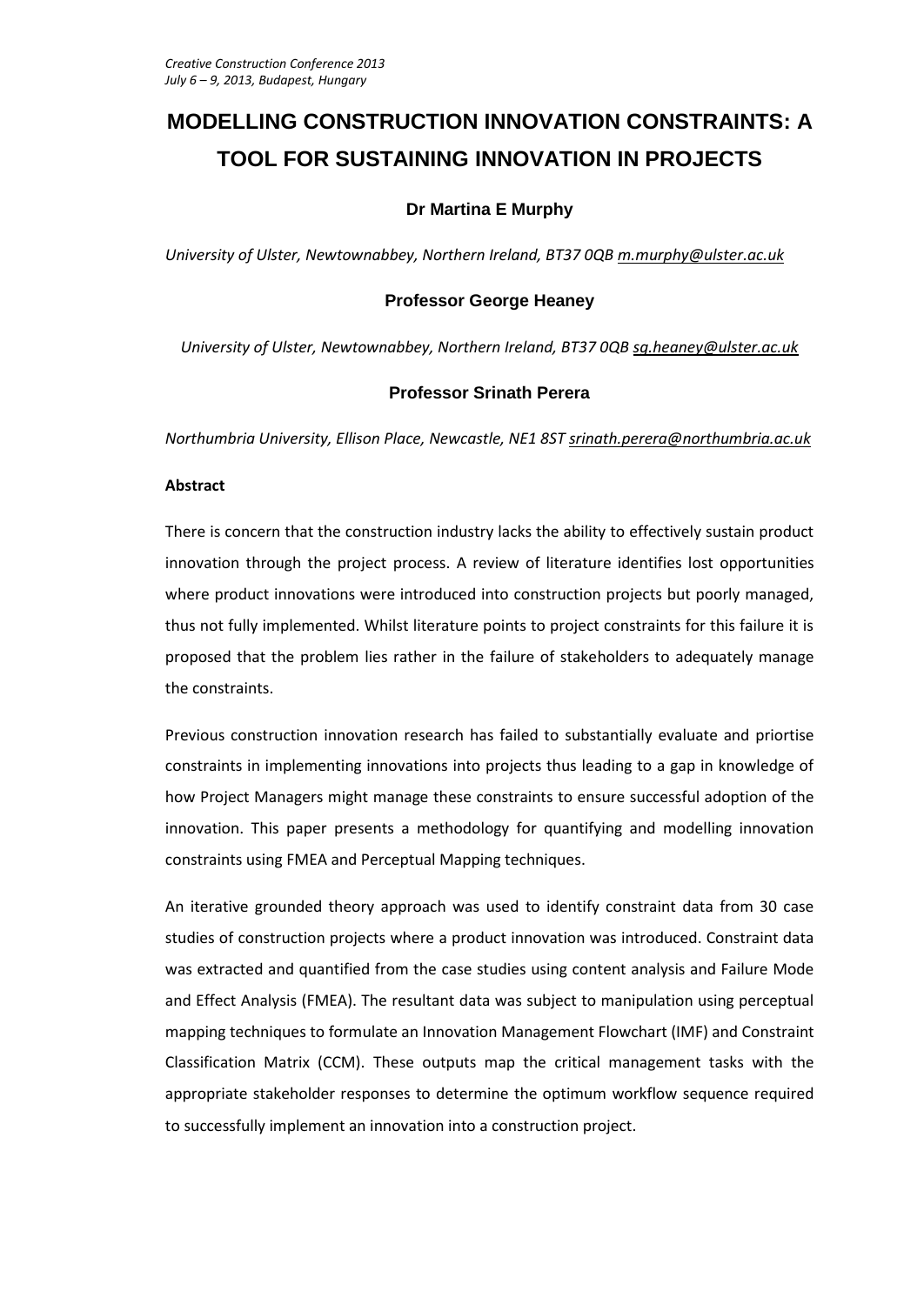A key attribute of Perceptual Mapping is that it can communicate both qualitative as well as quantitative information thereby enabling the outputs to be used by non-academic beneficiaries. The benefit of this research is an established methodology and communication framework which can be used by Project Managers to inform the risk management strategy for their projects.

**Keywords:** FMEA, innovation constraints, perceptual mapping, procurement, product innovation.

# **1. BACKGROUND**

Currently the accepted means of adopting and managing innovation in construction projects relies largely on project management techniques (Bresnen and Marshall, 2001; Walker, 2007). However an over-reliance on strict project controls and evaluation methods, around which project management operates often stifles innovation (Koskela and Vrijhoef, 2001). Whilst literature points to project constraints for this failure it is proposed that the problem lies rather in the failure of stakeholder competencies to adequately manage the constraints (Murphy et al, 2011).

Rosenberg (1982) proposed that since most innovations turn out as failures more attention needs to be paid to the evaluation of innovation constraint risk. Constraints can produce a blockage in the overall project process and premature rejection of an innovation (Koskela and Vrijhoef, 2001). Constraints which act upon the project process are well documented in literature but those which act on an innovation are less well investigated (Zou, et al., 2007). Identification and prioritisation of constraint risk is therefore critical to a study on construction innovation in projects.

This paper proposes a new approach to evaluating the source of innovation constraints and presents a methodology for quantifying and modelling these constraints using FMEA and perceptual mapping techniques to develop a risk management strategy for use by Project Managers (Zou, *et al*., 2007; Dulaimi, *et al.,* 2002; Gann and Salter, 2000a; Edum-Fotwe and McCaffer, 2000).

# **2. METHODOLOGY**

In construction-related research there are historical difficulties in investigating construction projects over a short space of time. For this reason case studies were the primary source of data for this study (Tatum, 1989). 30 case studies were identified which represented both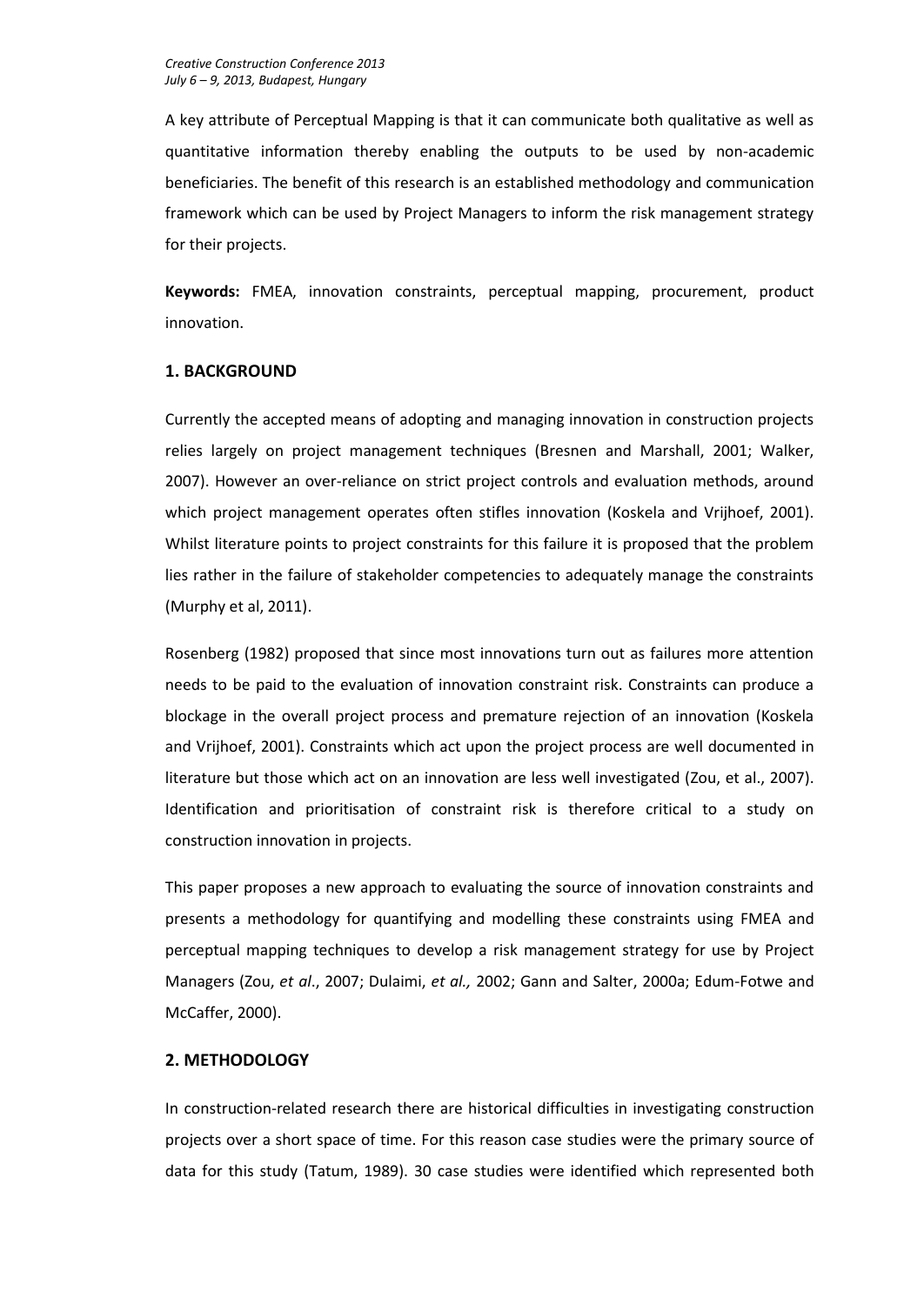successful and failed attempts to implement an innovation into a construction project. The cases comprised a primary group of four cases (Group A) and a secondary group of 20 cases (Group C) in which innovation was successfully implemented. A third group (Group B) was used as a control and comprised 6 cases of failed innovation. The case study selection criterion was evidence of an attempt to adopt and implement an innovation into a project based on 5 key criteria as established from the literature: (1) Newness and uniqueness of concept (Rothwell, et al., 1976); (2) First use within the industry (Laborde and Sanvido, 1994; Harkola and Greve, 1995; Slaughter, 2000); (3) Ability to effect change to standard practice (Afuah and Bahram, 1995); (4) Derived benefits for all stakeholders (Ling, 2003); (5) Associated risk (Winch, 1998; Dodgson, 2000; Ling, 2003).

To investigate innovation in construction projects it was proposed that by mapping the investigation with the project procurement stages it would be possible to identify a common framework within which to structure construction innovation research (Murphy, et al., 2006; 2006a). Whilst studies have been carried out to link procurement systems with successful innovation, there had been scant work done to map the procurement process with the innovation process (Caerteling, et al., 2006). Murphy (2011) established a Concept Model which mapped the project procurement process with the process of innovation. The model correlated two established areas of literature: The Generic Design and Construction Process Protocol (Hughes, 1991; Cooper, *et al*., 1998; 2005) and two seminal models of innovation literature; Marquis, 1968 and Slaughter, 2000. It was proposed that by mapping the case study data with the Concept Model it would be possible to identify a systematic strategy for managing innovation in construction projects.

Case study data was collected from interviews and project documentation. Interviews were carried out with key project stakeholders namely Client, Project Manager, Designer (Consultant) and Supplier (Contractor). Structured interviews lasted between 1 to 2 hours and were recorded and transcribed. There were 96 stakeholders interviewed in total across the 30 case studies. Participants were questioned about their role, responsibility and activities relating to the adoption, implementation and management of the innovation during the project. From management literature a list of relevant documentation was compiled which comprised both written and drawing documentation: Minutes of Meetings; Product specifications; Feasibility reports; Concept sketches; Production drawings and As-built drawings. The key selection criterion for documentation was that it should include direct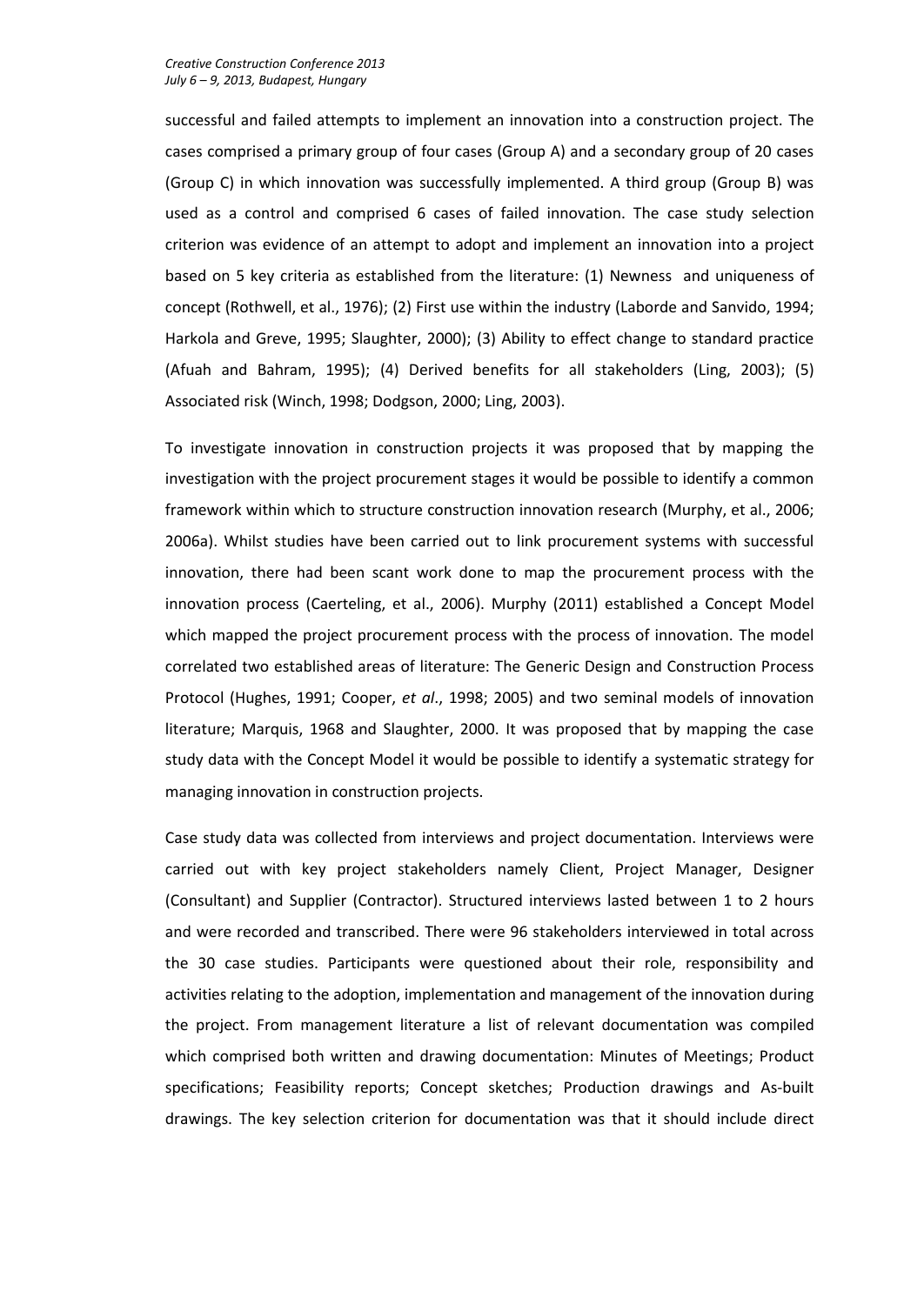reference to the innovation<sup>1</sup>. From the documentation, evidence of innovation activity was mapped against the Concept Model to provide an accurate and chronological sequence of recorded events about the 'life' of the innovation. As constraints were identified so were the stakeholder responses to each constraint.

# **3. DATA ANALYSIS AND MANIPULATION**

Content analysis was used to analyse the volume of raw data from the documentation and the interview transcriptions. To facilitate this, the software programmes NVIVO<sup>™</sup> and SPSS<sup>™</sup> were used. The resultant analysis reduced the overall data content and identified emerging and common themes. Through use of cross-matching of outcomes and internal validation the analysis produced a total of 131 verifiable constraints.

From the resultant constraints there was no indication whether one constraint was more critical to the success or failure of the innovation than another. Prioritisation of constraints was necessary particularly where there were numerous project stakeholders. To do this the extracted constraint data was subject to Failure Mode and Effect Analysis (FMEA). FMEA can evaluate the *criticality* of a potential risk. By identifying the differing constraint risks the Project Manager can modify stakeholder competencies to more effectively manage the innovation.

In FMEA analysis, probability is assessed by ranking the data according to probability of Occurrence (O), Severity of effect (S) and probability of non-Detection (D). The multiplied sum of these figures generates the Risk Priority Number (RPN). By identifying the 'risk priority' of a constraint, actions can then be prioritised based on the RPN value; the higher the RPN the more urgent the action required; the lower the RPN the least urgent. An RPN was assigned to each constraint identifying it as a High, Medium or Low constraint risk (Murphy et al., 2011). FMEA was applied to all 30 case studies.

# **3.2. Perceptual Mapping**

1

Perceptual Mapping is a communication tool used to convey information at a number of levels. A key attribute of Perceptual Mapping is that it can communicate both qualitative as well as quantitative information simultaneously. Hence it can communicate the relationship between the quantitative data of constraint risks (RPN) with the qualitative date on the stakeholder's response to those constraint risks (Stakeholder competency). The application

 $<sup>1</sup>$  For example, a drawing that showed the connection detail between the glazing and the roof structure, or a set of</sup> minutes, which directly addressed the delay to delivery of the glazing, from the supplier.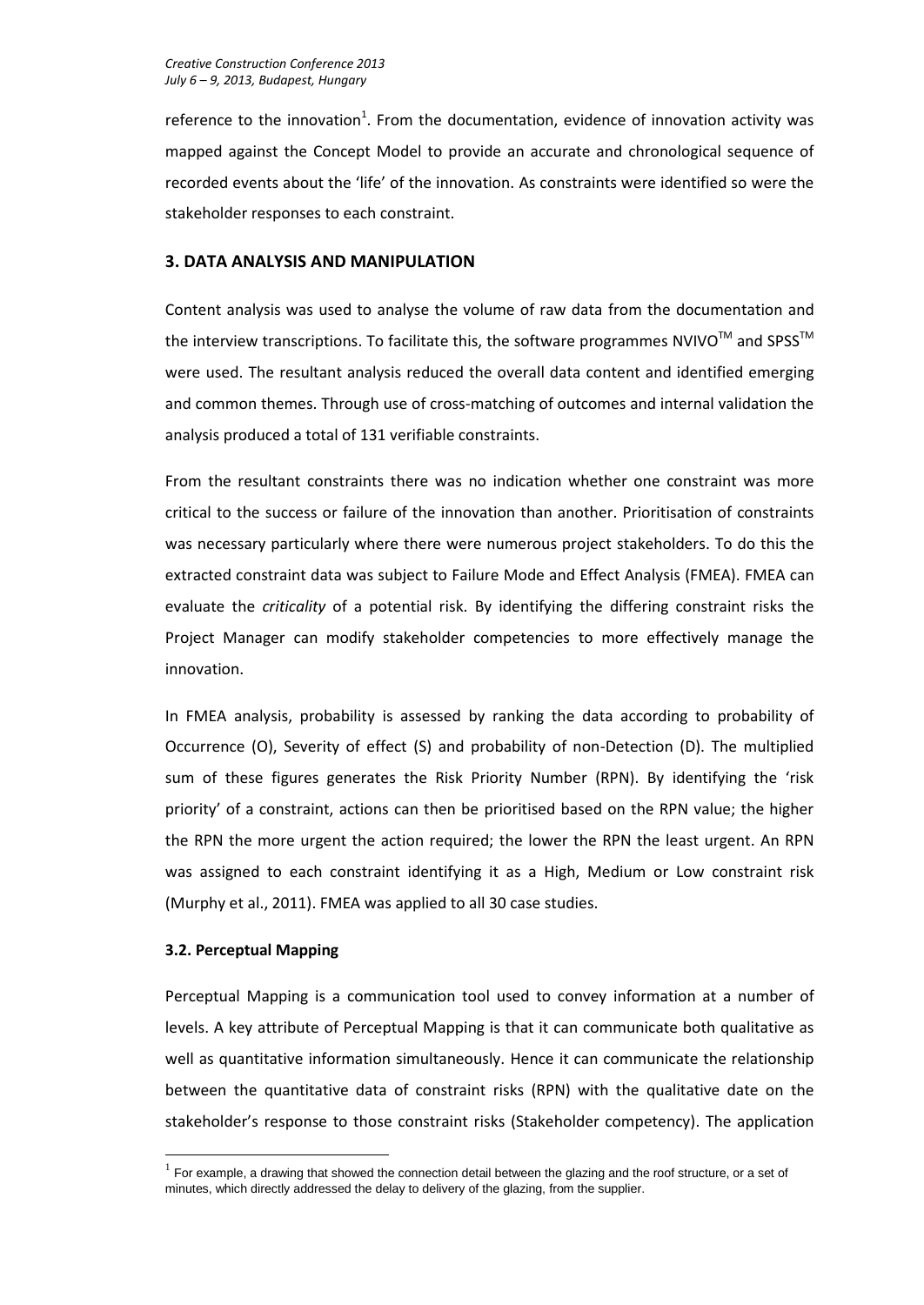of Perceptual Mapping was a key consideration in this type of applied research where the outputs will be used by non-academic beneficiaries.

The Perceptual Mapping techniques used for manipulating the data in this study comprised Process Flowcharts and Matrices. A Process Flowchart is a workflow management system that coordinates the execution of numerous tasks to achieve project objectives (Sadiq and Orlowska, 2000). Rolland (1998) described a flowchart as a "rough anticipation of what the management process will look like". A Process Flowchart was formulated which mapped the Project Stakeholders (Axis X) with the Stages of Procurement (Axis Y). At the intersection of the two axes was the constraint and the stakeholder response used to manage that constraint.

The Process Flowchart data was those constraints extracted from the Groups A and C which represented projects with successful innovation. The flowchart therefore defined a skeleton of workflow tasks which could be used to successfully manage an innovation and was subsequently labelled Flowchart XZ. A second Process Flowchart was formulated using the data from Case study Group B which represented projects with failed innovation; Flowchart Y. It was observed that whilst Flowchart Y exhibited largely similar processes to Flowchart XY they were identified at later stages in the procurement process. This suggested that possible 'firefighting' or defensive management responses by stakeholders were implemented too late in the project to mitigate failure of the innovation. It was proposed that by combining Flowchart XZ and Flowchart Y it would be possible to identify those management activities which require high prioritisation at an early stage in the procurement process and those which are more effectively managed later in the process. The combined flowchart produced the Innovation Management Flowchart (IMF) (Fig. 1).

# **3.4. Innovation Management Flowchart**

The Innovation Management Flowchart (IMF) established a workflow process which mapped stakeholders and their management tasks with the procurement stages of a project, to deliver a successful innovation. Initial findings from the IMF evidenced that many of the activities used to manage an innovation was drawn from the Group A data (Primary data) and this was validated by Group C data (Secondary data). These same activities are evidenced by the Control data (Group B) however they are concentrated in the mid to later stages of the procurement process. This would indicate that whilst the correct management activities took place in the failed case studies they occurred too late in the project to redress the imminent failure of the innovation.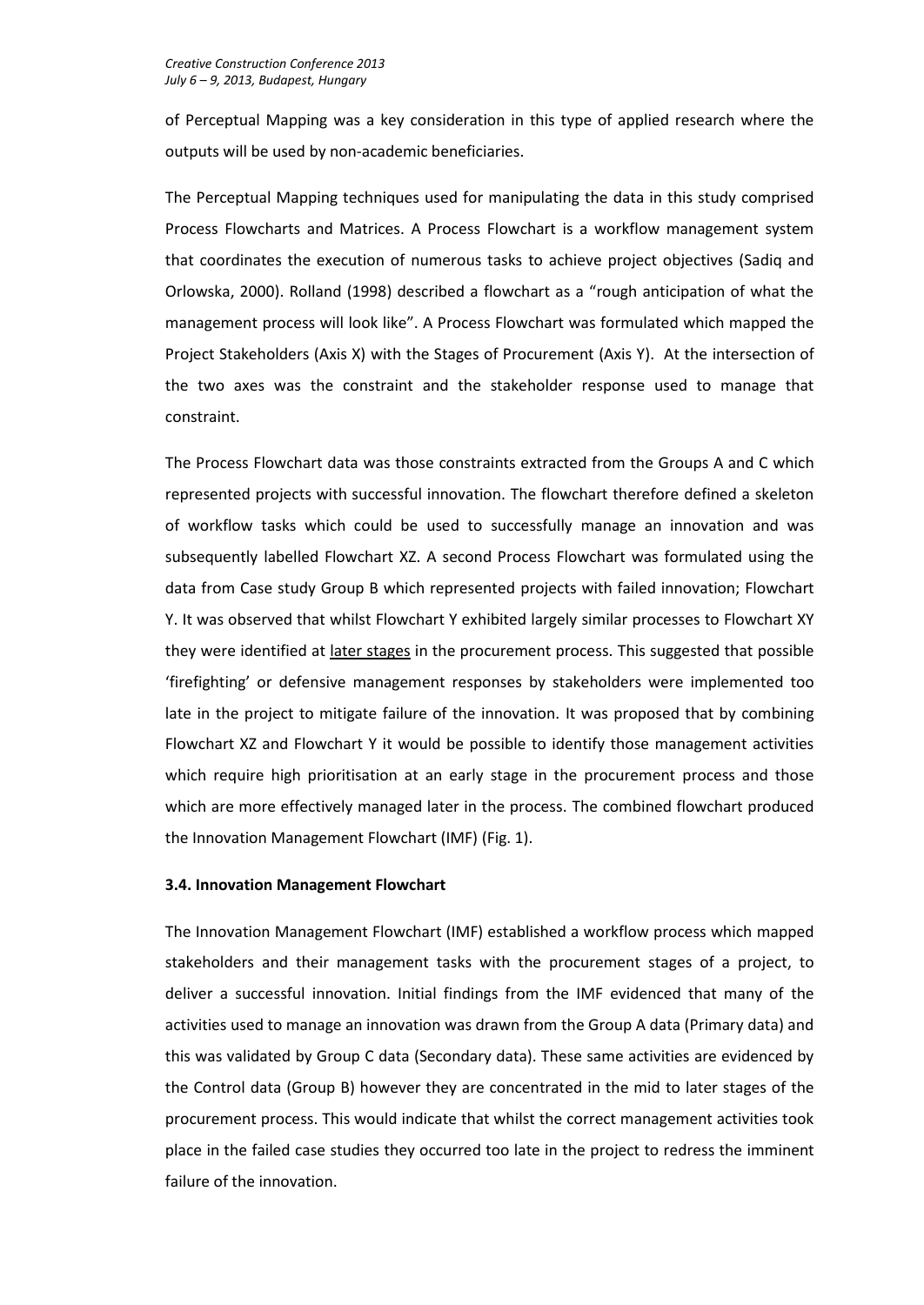

#### **Innovation Management Flowchart**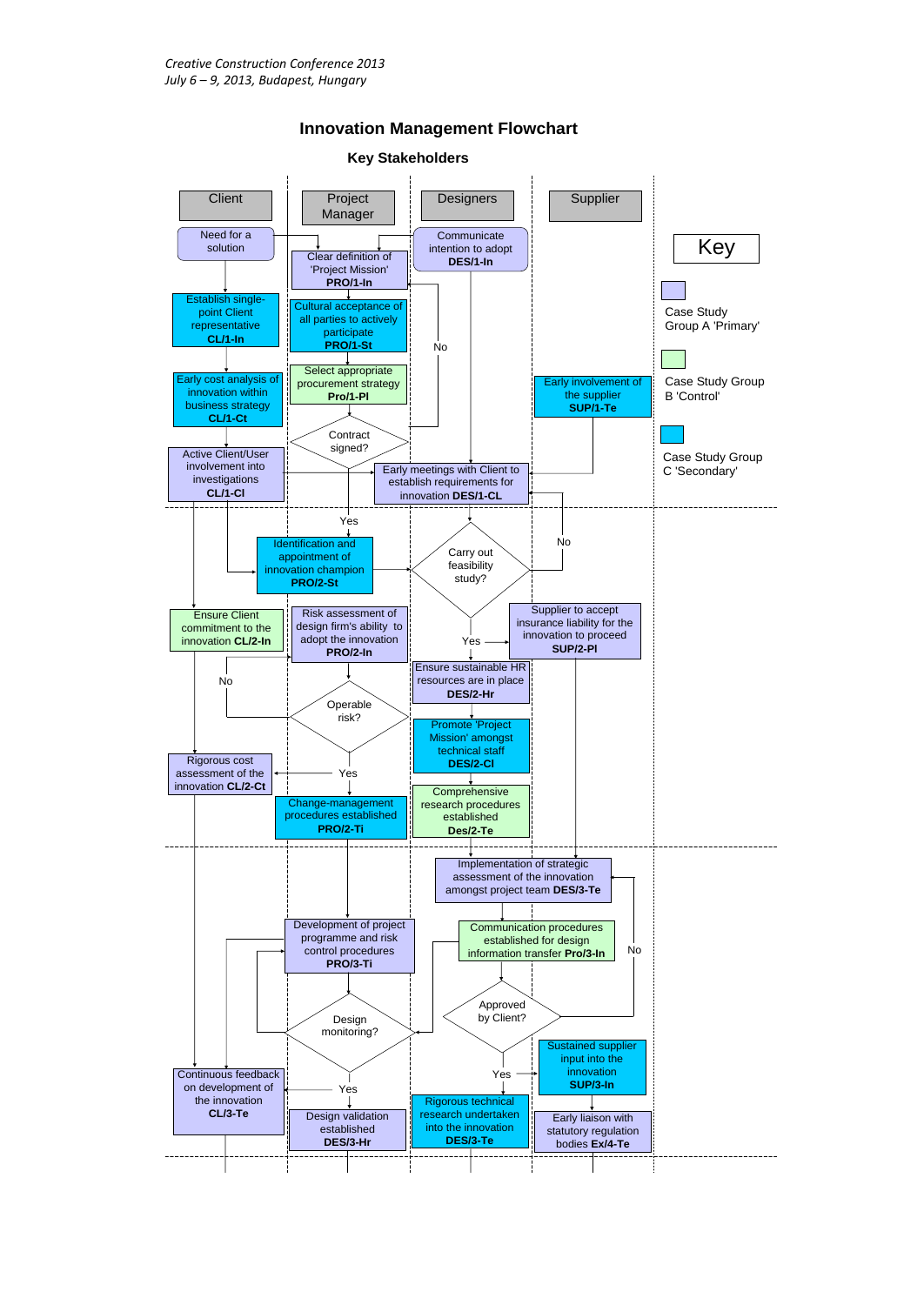*Creative Construction Conference 2013 July 6 – 9, 2013, Budapest, Hungary*



*Figure 1: Innovation Management Flowchart*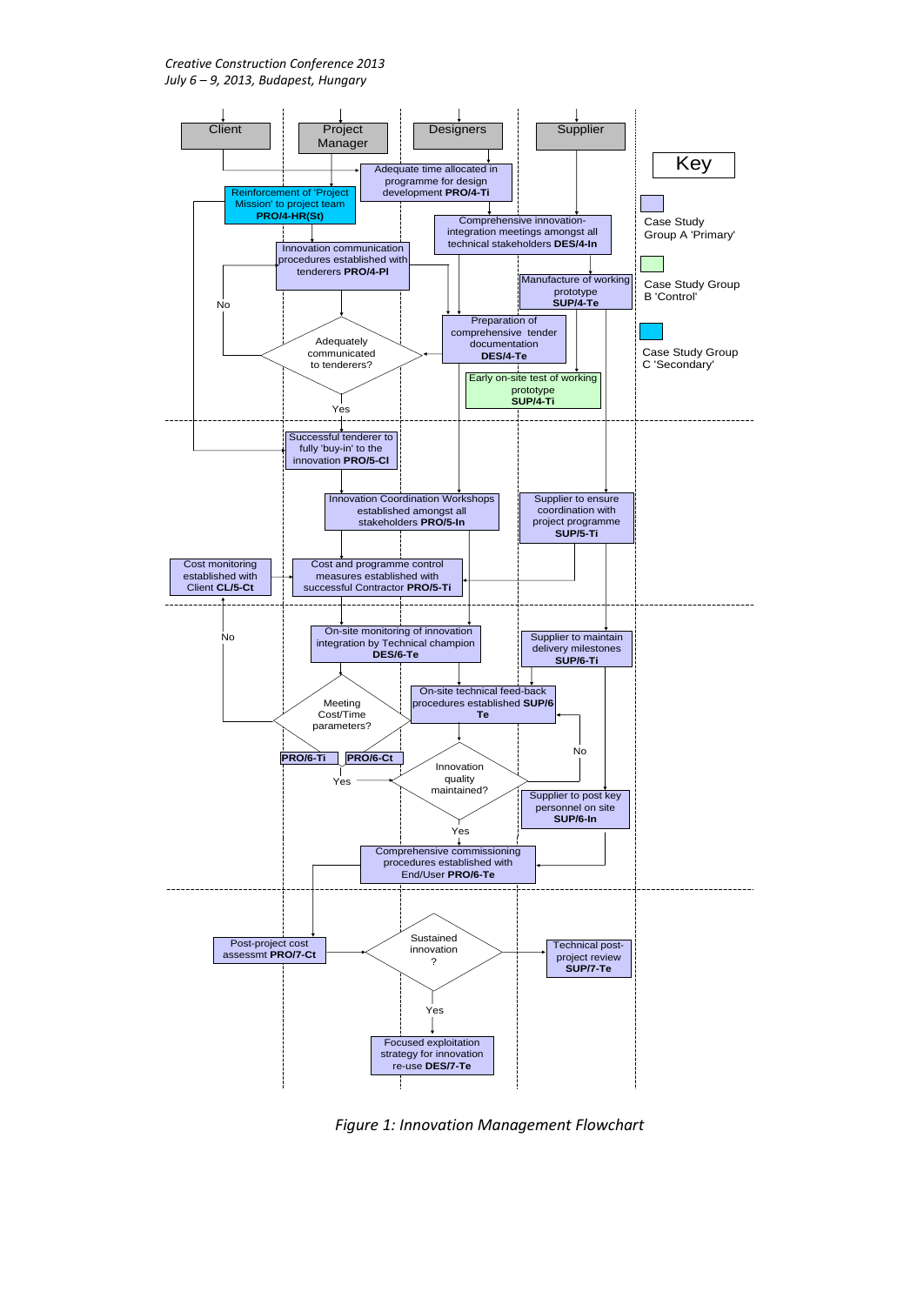However, it was not possible from the IMF to determine which tasks were more critical to the success of an innovation than another. The disproportionate emphasis on one particular management response at any stage may adversely impact the success of an innovation. It was proposed that the tasks identified in the workflow process needed to be weighted relative to their importance in the workflow process and to map this back to the relevant stakeholder implicit in its management. To do this a form of matrix modelling was introduced as part of the Perceptual Mapping process.

#### **3.5. Constraint Classification Matrix**

A matrix is more often associated with concepts of linear algebra and mathematical theory. It is a tri-variable communication tool in which there is an X and Y variable and where the two variables intersect there is a third variable i.e.: Z. This third variable is more often an empirical value which quantifies the relationship between the intersecting X and Y variables.

In this study a matrix was formulated in which the X Axis represented the Stakeholders and the Stages of Procurement at which they were active and the Y Axis represented the competencies of those stakeholders implicit in the management of the innovation. The Z variable represented the RPN of the constraint encountered by that stakeholder at that stage. To graphically represent the intersecting data the RPN values were displayed in the form of a bubble marker. Bubble Graphs are a form of Perceptual Mapping and provide a 3 way representation of data so that three sets of values can be compared graphically. The size of the bubble marker was scaled proportionately to the constraint risk and colour coded thus: Low constraint risk (green); Medium constraint risk (blue); High constraint risk (orange); Severe constraint risk (red). The resultant Constraint Classification Matrix (CCM) is a collective series of bubble graphs which represent the empirical constraint data across all the procurement stages and the implicit stakeholder competencies (Fig. 2).

# **4. CONCLUSIONS**

The study established a methodology for the analysis and modelling of innovation constraints extracted from 30 construction projects and their stakeholder responses. FMEA was used to identify the criticality of constraints and Perceptual Mapping techniques were used to manipulate the data and formulate a structured workflow process.

The study was based on the hypothesis that successful innovation in projects is largely determined by effective stakeholder management and effective stakeholder management is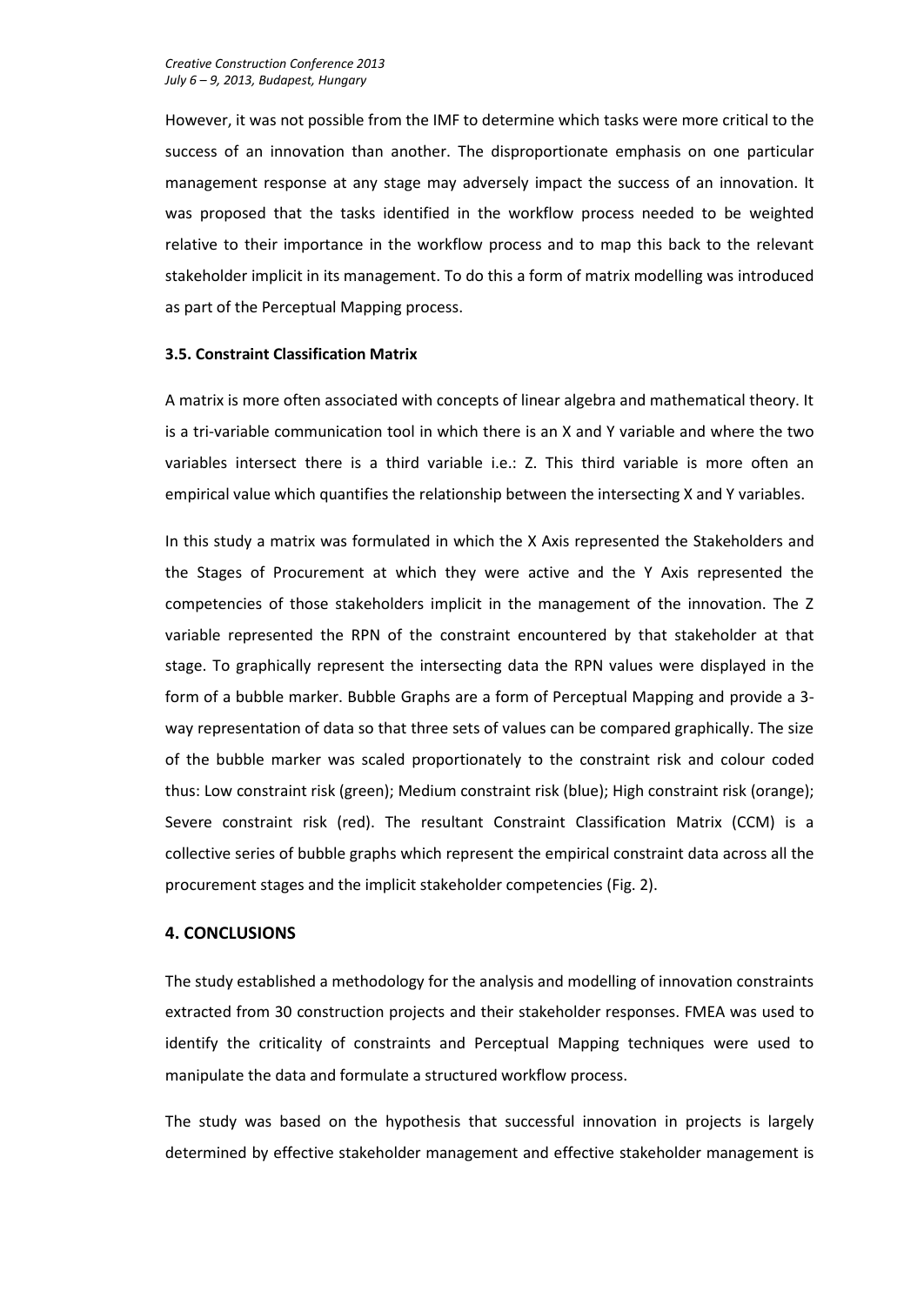determined by having the right stakeholder competencies in place at the appropriate procurement stage in the project process.

From the overall study of innovation from 30 case studies of construction projects a total of 131 constraints were identified. The primary constraints evidenced were: (1) Inappropriate culture and context; (2) Poor communication between project participants; (3) Lack of technical competency of innovation champion. Whilst these constraints have been variously confirmed in previous literature, this study ranked their criticality, using FMEA, against the project procurement stages in which they occurred and identified the failure in stakeholder competency which generated the constraint.

The study used Perceptual Mapping techniques to manipulate this constraint data and generated two inter-related study outputs; the Innovation Management Flowchart (IMF) and the Constraint Classification Matrix (CCM). The IMF established a systematic workflow process for the successful management of an innovation and the CCM established the appropriate stakeholder competencies required during the process.

Previous research into construction innovation had focused on the use of established project management techniques to manage innovation (Slaughter, 2000; Bossink, 2004; Winch, 2010). This study identified that a stakeholder-centred approach is required where successful innovation delivery is incumbent on the right stakeholder competencies being in place at the appropriate stage of the procurement process. It was evidenced that stakeholder competencies which successfully addressed issues of cultural context, team communication and technical competency in adopting an innovation were most likely to succeed. Furthermore, it evidenced that stakeholder responses to failing innovation were often employed belatedly *in response to* increased constraint activity rather than *as a means to* prevent constraints occurring. This validated the hypothesis that it is not innovation constraints which require management but rather the failures in stakeholder competencies.

Previous literature had documented constraints which act upon the project process but had failed to adequately quantify differing risk weightings. This study identified that prioritisation of constraints was critical to a study on construction innovation particularly where there were numerous stakeholders within the project process. The design risk assessment tool, Failure Mode and Effect Analysis was used to identify and evaluate a risk weighting for each constraint. The benefit of this study is an analysis methodology which can be used by Project Managers in construction projects to profile constraint risk in adoptive innovations and inform a stakeholder competency-based risk management strategy for their projects.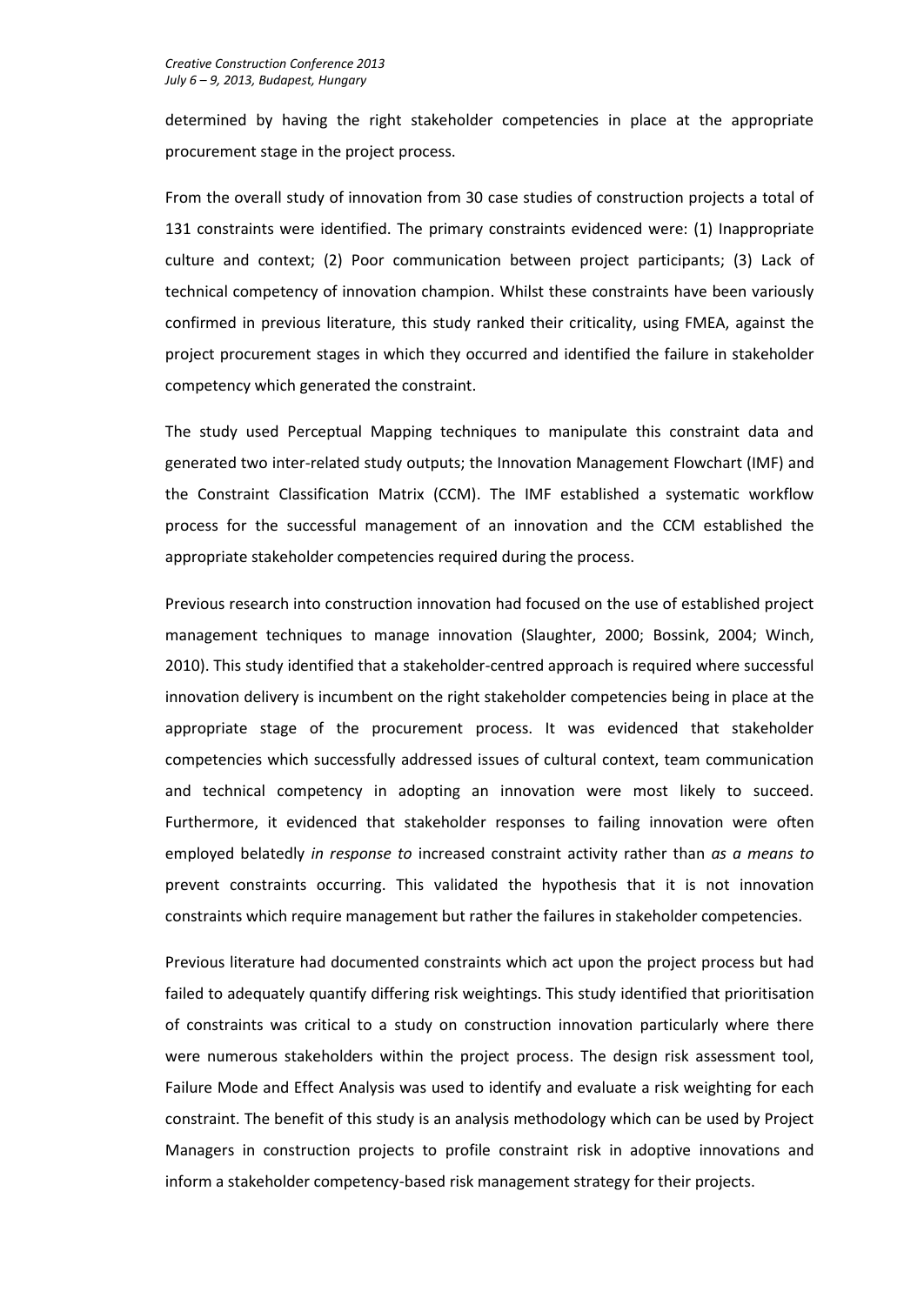

#### *Figure 2: Constraint Classification Matrix*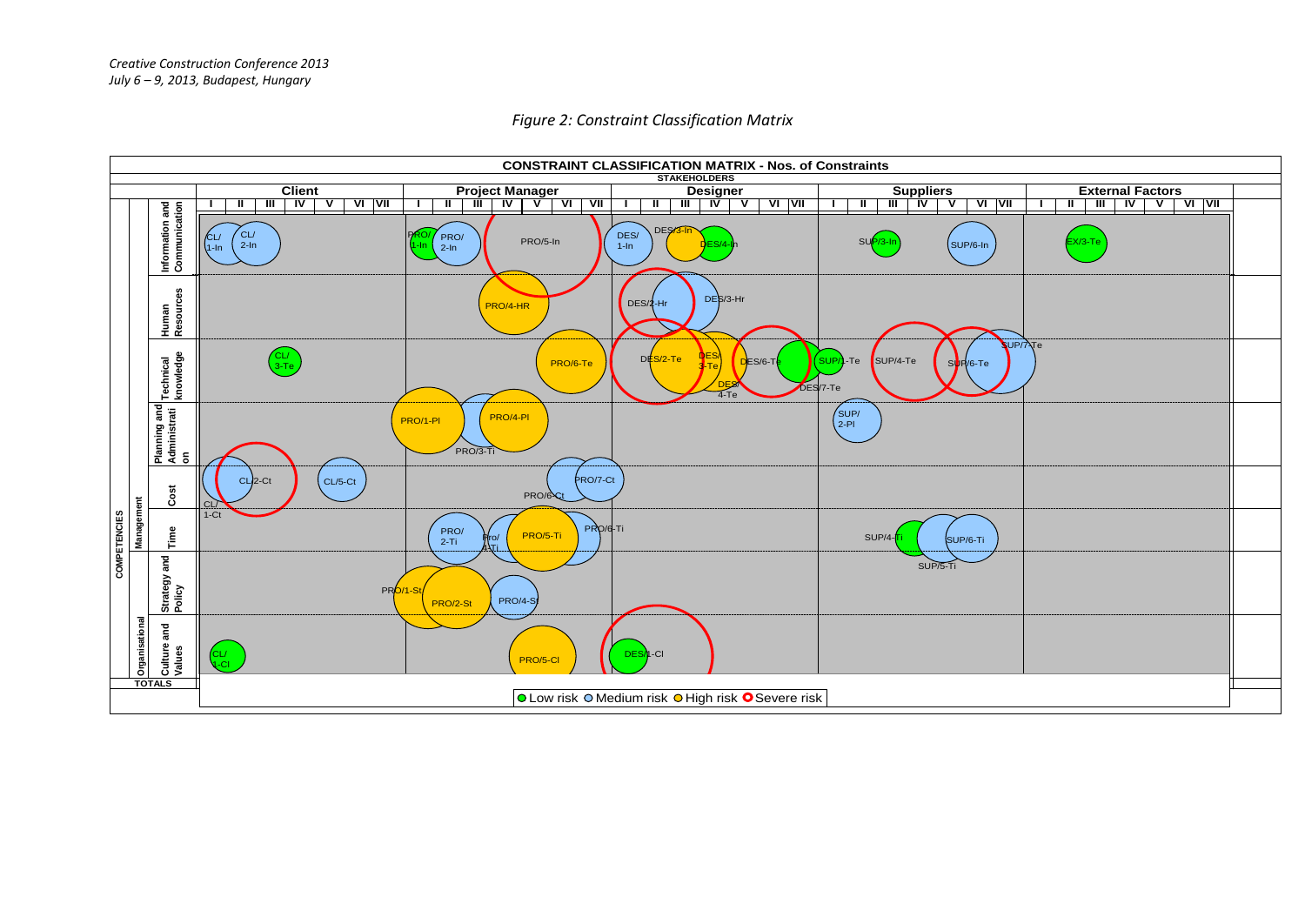# **REFERENCES**

Afuah, A. N. and Bahram, N., 1995: The Hypercube of Innovation. *Research Policy*, 24(1), pp. 51-76.

Bresnen, M. and Marshall, N., 2001: Understanding the diffusion and application of new management ideas in construction. *Engineering, Construction and Architectural Management, 8*(5/6), pp. 335-345.

Caerteling, *et al.,* 2006: Innovation processes in construction: Two case studies. *Joint Conference on Construction, Culture, Innovation and Management* (CCIM), Dubai 26-29 Nov 2006.

Cooper, *et al.,* 2005: *Process Management in Design and Construction.* Blackwell.

Cooper, *et al.,* 1998: The Development of a Generic Design and Construction Process. *Proceedings from European Conference on Product Data Technology,* PDT Days 1998, BRE, pp.205-214

Dodgson, M., 2000: *The management of technological innovation: an international and strategic approach.* Oxford: Oxford University Press.

Dulaimi, *et al.,* 2002: Enhancing integration and innovation in construction. *Building Research and Information,* 30(4), pp. 237-247.

Edum-Fotwe, F. T. and McCaffer, R., 2000: Developing project management competency: perspectives from the construction industry. *International Journal of Project Management,* 18, pp. 111-124.

Gann, D.M. and Salter, A.J. 2000a: Innovation in project-based, service-enhanced firms: the construction of complex products and systems. *Research Policy* 29, (7-8) pp. 955-972.

Harkola, J. and Greve, A., 1995: Diffusion of technology: Cohesion or structural equivalence? In: *Academy of Management Best Papers Proceedings* (pp. 422-426). Academy of Management Meeting, Vancouver, Aug. 6-9, 1995

Hughes, W., 1991: Modelling the construction process using plans of work, Construction project modelling and productivity, *Proceedings of an International Conference* CIB W65, Dubrovnik.

Koskela, L. and Vrijhoef, R., 2001: Is the current theory of construction a hindrance to innovation? *Building Research and Information,* 29(3), pp. 197-207.

Laborde, M. and Sanviod, V., 1994: Introducing new process technologies into construction companies. *Journal of Construction Engineering and Management,* 120(3), pp. 488-508.

Ling, F. Y. Y., 2003: Managing the implementation of construction innovations. *Construction Management and Economics,* 21(1), pp. 635-649.

Marquis, D. G., 1968: The anatomy of successful innovations. In: Tushman, M. L. and W. L. Moore (eds.) (1988), *Readings in the Management of Innovation*, 2nd ed. Ballinger, Cambridge, MA.